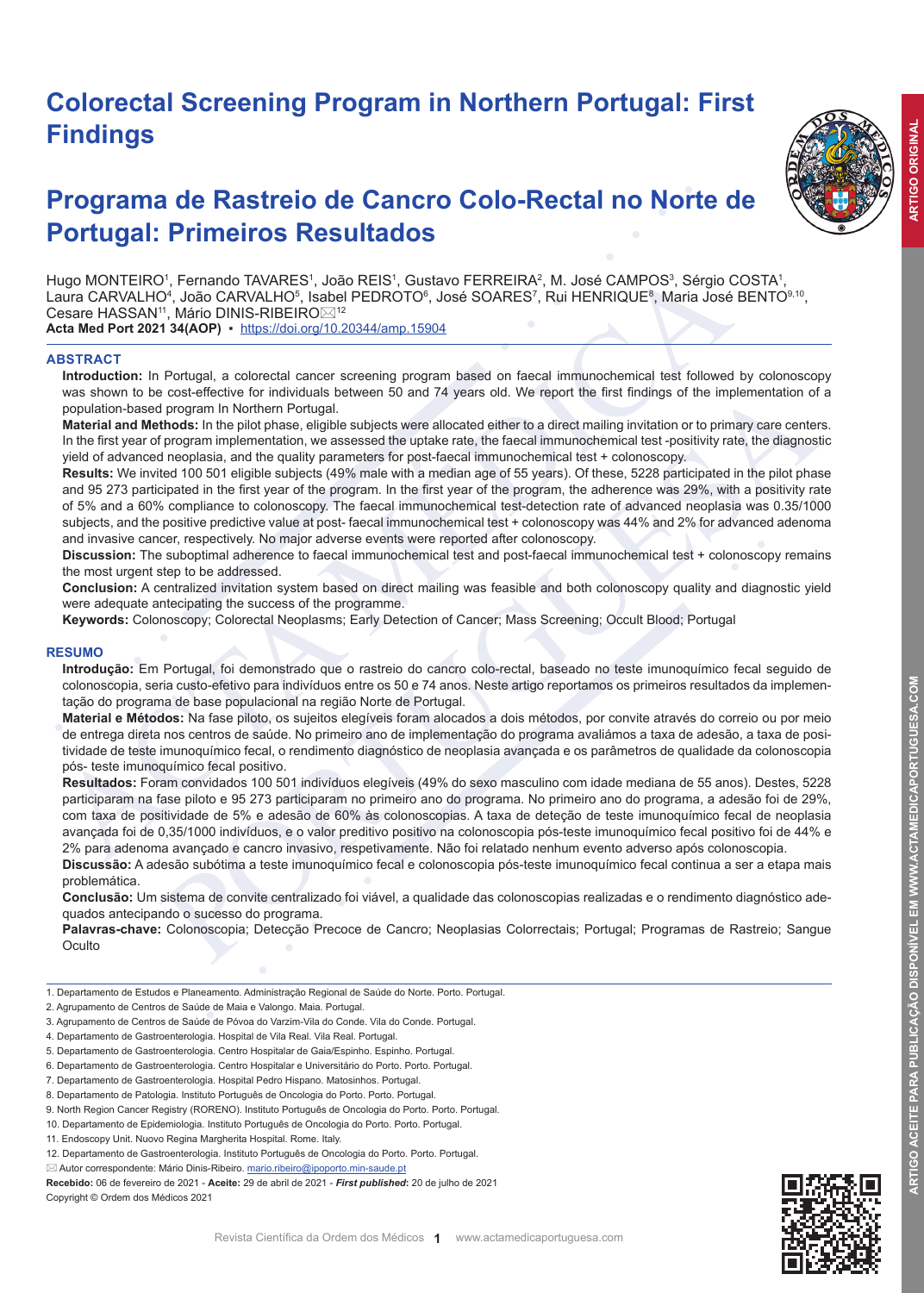#### **INTRODUCTION**

Colorectal cancer (CRC) is one of the most common cancers worldwide, accounting for one out of 10 cancer cases and deaths in the world.<sup>1</sup> In Portugal, approximately 30 new CRC cases are diagnosed every day, representing the most common type of cancer and the main oncological cause of premature death in individuals between 50 and 74 years old.<sup>2,3</sup> Moreover, survival of CRC is as low as 58% at five years.<sup>4</sup>

Colorectal Cancer Screening should be a population-based organized screening program aimed at covering all eligible individuals, regardless of gender, from the 50 - 74 years of age cohort.<sup>5-7</sup> Two main strategies, namely Fecal Immunochemical test (FIT) with post-FIT+ colonoscopy and primary screening colonoscopy, are currently used in different countries. In particular, FIT has shown superior accuracy and acceptability when compared with previous quaiac-based faecal tests.<sup>8,9</sup> In Portugal, a Markov cost-utility analysis comparing biennial FIT *versus* primary screening colonoscopy every 10 years showed the higher cost-effective profile of the former option.<sup>10</sup>

The Northern Portugal Regional Health Administration (ARSN) recommended a systematic approach while implementing a CRC screening program.11 A team was created to coordinate the screening program, centralized at ARSN, and targeting the 1 100 000 inhabitants aged between 50 and 74 years old. In December 2016, ARSN launched a pilot-program aimed at to comparing two different methodologies for invitation, i.e. centralized invitation based on direct mailing *versus* capillary invitation through organized visits to Primary Care Centers (PCC). Early in 2018, the program was expanded to the regional level*.*

Our aim is to report the results of the pilot program and of the first year of regional implementation concerning adherence and detection rate of advanced neoplasia, as well as to assess the quality of post-FIT+ colonoscopy and surveillance.

## **MATERIAL AND METHODS**

#### **Coordination team and organizational strategy**

A coordination team of healthcare professionals was created to implement a CRC screening program. This team concentrated all executive decisions and was responsible for the monitoring and evaluation of the program. Briefly, a centralized information system [System for Monitoring and Evaluation of Health Programs, (SiiMA)] managed all the relevant outcomes, including adherence rate to FIT and post-FIT+ colonoscopy invitations, diagnostic yield for advanced neoplasia, and quality assessment. SiiMA was also linked to the national health databases for invitation of the population, to PCC, and to electronic health records through the endoscopic units. All FIT were performed in the same laboratory with a cut-off of 100 ng/ml (equivalent to 20 μ/gr),<sup>12</sup> (OC-Auto Sampling 3 Eiken Chemical Co., Ltd.). Finally, all individuals eligible for screening were included in this screening and both FIT and colonoscopy were offered free of charge.

#### **Pilot program**

In December 2016, the *pilot-program* was aimed at testing the uptake rate of two different invitation strategies for FIT (Fig. 1). For that, each method was applied in two different areas:

**- Method A** with a direct invitation and FIT test sent to citizen by regular mail. Individuals were first presented with an awareness letter, inviting, and informing about the importance of screening and what would happen next. All individuals could self-exclude themselves from the screening program by calling or emailing the coordination team. A few days later, a second letter was sent with the FIT, explaining how to do the test and where to deliver it. A third letter was sent to promote delivery of the kit to those who had not yet delivered the FIT at their PCC. In this case, the endoscopic unit was 30 km away from the unit.

**- Method B** where the relationship between the individuals and their health team was explored. Briefly, Portuguese PCC are organized as 'health teams' where all healthcare professionals align their actions in order to treat every patient within a certain 'list' of patients. In this case, after the invitation letter, the FIT was delivered by a nurse. Finally, for those accepting, they would deliver the FIT at the physical space of the primary care centers (a specific box was designed for this pilot and placed at the entrance of the primary care centers) and were transported to a regional laboratory to be analyzed. In this case, the endoscopic unit was close to the inhabitants' residence.

Each method (A and B) was tested in specific areas and colonoscopies performed in two different centers (colonoscopy center 1 and 2, respectively). Both centers were public hospitals and also provided the histopathological assessment and the post-colonoscopy and diagnosis care if needed (endoscopic and/or surgery).

The inclusion criteria considered all individuals between 50 and 74 years of age, a residence registry with a match to a local primary care center inside the Northern Regional Health Administration (ARSN) catchment area, no previous family history of gastrointestinal diseases, no previous personal history of gastrointestinal diseases (identified through a search in the ARSN patient records using International Classification of Primary Care two (ICPC-2) codes) and no previous colonoscopy done in the last 10 years prior to the pilot-screening project (identified through a search in the national database).

The Portuguese National Health Service (SNS) has a centralized information system, and most citizens have an electronic health record run by the Ministry of Health. Also, most colonoscopies are paid by the NHS and there is, consequently, a registry of when the individuals had a colonoscopy.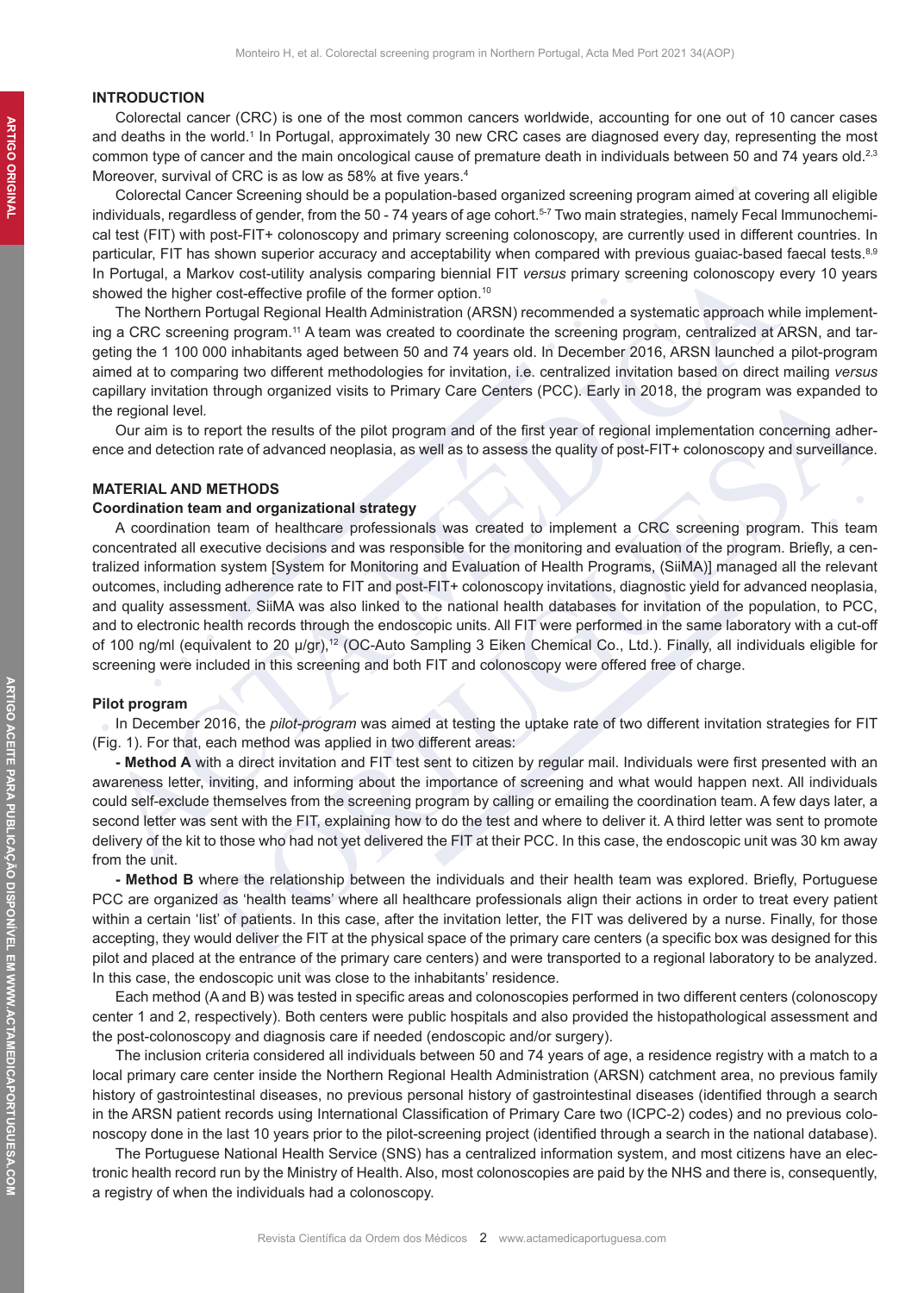ARTIGO ACEITE PARA PUBLICAÇÃO DISPONÍVEL EM WWW.ACTAMEDICAPORTUGUESA.COM

The two colonoscopy centers used the digital platform for relevant clinical data registry. Information about colon or/and rectum lesions were introduced by the gastroenterologist responsible for the endoscopic procedure (morphology and other histopathological data included).

## **First year of FIT program at regional level**

In 2018, the program was expanded, corresponding to an estimated number of 250 000 eligible patients to consider for invitation in the first year. In order to find the eligible patients, we performed a linkage process with the electronic health records of individuals, according to certain inclusion criteria, and close to 1 100 000 individuals were selected. Due to estimated operational challenges, the population was divided in half for a two-year period of screening. After that period, all individuals were estimated to have been invited to the program and had the chance to participate. Therefore, a cycle would end, and a new cycle of selection would start. The workflow was kept according to the pilot program and opportunities for improvement were considered during the regional implementation. The coordination team decided that two mail letters should be sent, the first to invite for screening and a second one delivering the FIT test, including instructions on how to proceed. All FITs were taken to a central regional laboratory (ARSN, Regional Laboratory of Public Health) where all analysis was centered, and results published in the same digital platform. Results were automatically available to the Primary Care physicians of the individuals participating. Moreover, the closest public hospitals to the inhabitants' residence were used.

The main outcomes of FIT and post-FIT+ colonoscopy were collected, including various relevant operational variables (like refusal for colonoscopy orientation – positive cases, time values for laboratory reception and publication of results and time values for different appointment phases before and post hospital referral). In this paper we present the results of data from individuals that were invited up to June 2019 – meaning that only individuals below 70 years of age were selected. The exclusion criteria for invitation would be previous endoscopic procedures (colonoscopy in the past 10 years or sigmoidoscopy in the past five years) or surveillance due to familiar syndromes or inflammatory bowel disease (IBD).

Analysis was based on databases without any identification of specific individual data thus not requiring specific ethics committee approval.

#### **Statistical analysis**

Statistical analysis involved simple descriptive results regarding general traits of the individuals invited to participate and their results in key moments of the screening workflow. The results presented here focus on key metrics relevant for the screening project: participation rates, positive FIT rates, primary care consultation and management of positive cases, Hospital center response to referrals, adenoma detection rates after colonoscopy and neoplasm detection rates.<sup>13</sup> The chi-square test was performed to compare different main variables related to the screening process in relation to method A and B (*p*-value < 0.05) - rejecting the null-hypothesis suggests there is a difference between groups. We also performed a simple trend analysis to compare different key operational processes, between key moments of the screening program. The positive predictive value (PPV) determined for this study provided the probability that subjects with a positive screening test truly have the disease or certain stages of disease once detected. In practice, PPV is a key performance indicator for screening programs, in particular the FIT test use, because sensitivity and specificity cannot be derived without every patient going through a colonoscopy. Thus, a high PPV allows to infer high capacity of the screening test to detect positive cases.

# **RESULTS**

## **Pilot study**

Eligible individuals for screening were selected from two lists allocated to two primary care center groups. After linkage of the data referring to exclusion criteria with the electronic health records of individuals in the lists, a total of 5287 individuals were selected and divided according to the above groups. Method B presented higher adherence rates to FIT invitation (45% *vs* 37%,  $p < 0.010$ ) and post-FIT+ colonoscopy (66% *vs* 40%,  $p < 0.010$ ; see Table 1). However, the costs were significantly higher namely if adherence would be above 50%. Both units provided high-quality key performance measures for colonoscopies.

## **First year**

Eligible individuals for screening were selected from lists allocated to PCC groups and 95 573 individuals were invited by mail to participate in the screening program – see Table 2. In terms of population demographics, this first year covered 85% of individuals of the 50 - 59 years of age range (15% from 60 to 69 years of age) and 51% were female. There were no noticeable age differences regarding adherence and diagnostic accuracy.

The main cause for exclusion (over 70%) was the performance of a colonoscopy in the past 10 years or sigmoidoscopy in the past five years. A total of 27 779 tests were performed resulting in a FIT participation rate of 29%. The average turnaround time of a test was 53 days (29 SD). Less than 1% (0.6%) of laboratory tests had inconclusive results, and in this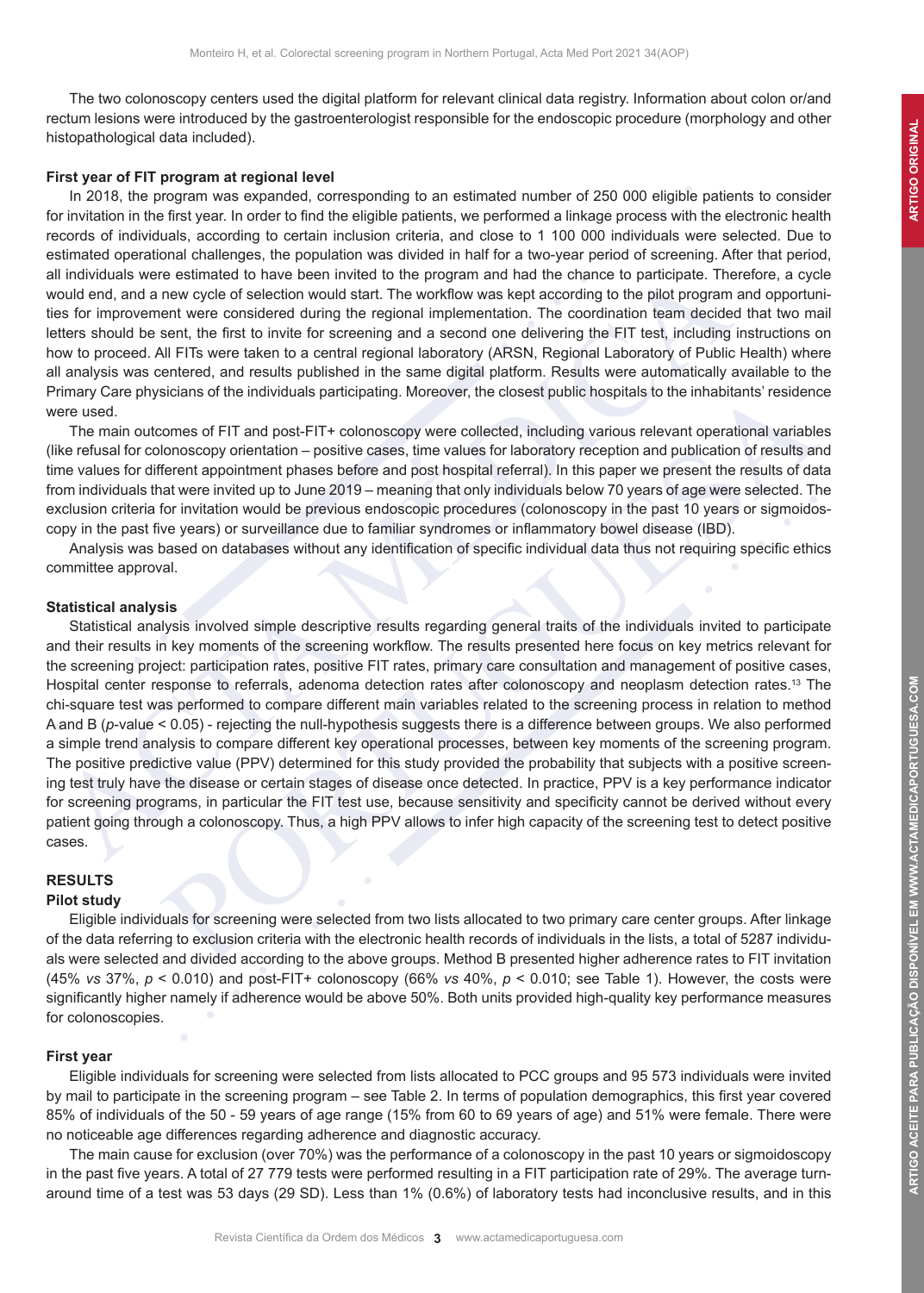case a new FIT test was sent to the individual.

Simple trend analysis by trimester of the median days between FIT result and a family doctor appointment show a trend of smaller and smaller periods of time. As the programme advanced, there was a clear effort in improving time-toappointment, between result and primary care consultation. A summary is presented as text 21 days (1<sup>st</sup> trimester), 46 days  $(2^{nd}$  semester), 32  $(3^{rd})$ , 19  $(4^{th})$ , 22  $(5^{th})$  and 18  $(6^{th})$ .

There were 1343 positive tests (4.8%), with a compliance of 60% (807/1343) to post-FIT+ colonoscopy. There were no adverse events across all centers in the period of observation. Also, cecal intubation and bowel preparation was above standard (e.g., adequate). Among those that underwent colonoscopy, the positive predictive value (PPV) for any adenoma was 80%, whereas the PPV for advanced adenoma and invasive cancer was 44% and 2%, respectively. The overall detection of advanced adenoma and invasive cancer was 179/95 273 (1.9 per 1000) and 10/95 273 (0.1 per 1000), respectively.

### **DISCUSSION**

According to our study, a strategy to direct invitation to the target population is effective when inviting eligible subjects to FIT screening. However, a low uptake for FIT and a suboptimal compliance to post-FIT colonoscopy were recorded, suggesting the need for additional adjustments.

In the pilot study, the superiority of a Primary Care physician-filtered invitation over direct invitation was different from other countries. In Italy, a randomized trial on the same interventions led to opposite outcomes – Table 3. This may be due to the differences in interest or awareness of PCP for such activity, especially when considering the substantial burden of clinical activity they need to perform. Nevertheless, invited subjects may be likely to discuss the pros and cons of FIT screening with their PCPs. Thus, PCPs should be adequately informed about the FIT program and possibly informed when their patients receive the invitation. In our case, the differences are also the distance between place of residence and the endoscopy unit (also favoring PCPs invitation). However, overall expected costs would be significantly higher, and thus the option for both 'approaching' the endoscopic unit of the place of residence and also using the direct invitation.

The selection of a direct invitation strategy for our national program is not unexpected. All the European countries eventually came to adopt such an intervention that also simplifies the centralization of data and a timely use of limited resources. The fact that adherence in the pilot phase was only 30% should not discourage the healthcare system. Adherence to any screening intervention is known to grow over a mid- to long-term horizon, requiring the loyalty and trust of the general population regarding the screening program. In addition, it cannot be excluded that opportunistic screening mainly by primary colonoscopy is still competing with the organized approach in the short-term. However, the suboptimal adherence rate might bring the consideration of a more conservative approach. For instance, instead of wasting 70% of the FIT kits, other innovative means for promoting adherence to screening and colonoscopy will be considered in the future as full regional coverage for the program is reached and reasons behind non-adherence investigated.

Our pilot implementation of a direct mailing invitation has shown the feasibility of a population-based program in Portugal. However, an unexpected suboptimal adherence to post-FIT colonoscopy was also disclosed. This is a critical problem as efficacy of a FIT program depends on the post-FIT+ removal of advanced neoplasia. Any loss of colonoscopy compliance directly translates into a loss of efficacy of FIT program in the first place. Possible alternatives can be explored. For instance, direct contact between the screening/endoscopic center and the patient may be proposed rather than to defer the positive patient to PCP as implemented in several European countries.

It is important also to highlight the high-quality parameters for the colonoscopies performed in all centers, namely the cecal intubation and bowel preparation, but more importantly, the adenoma detection rate were above standard.<sup>13</sup> This is crucial to assess and to continuously monitor. These first results are very promising and allow us to think that those procedures performed within this context will guarantee long term results for the screening programme.

There are limitations to our study. We limited our analysis to the first round of FIT. It is well known that uptake of FIT is much higher at subsequent rounds in those who previously accepted. On the other hand, PPV for AN tends to decrease. We did not perform subgroup-analyses according to age and sex. It is known that female and older subjects tend to have a higher yield of uptake. We did not test different cut-off values of positivity for FIT. This is known to alter the detection rate as well as the PPV of colonoscopy. However, this is now secondary to the increase in uptake rate of FIT.

## **CONCLUSION**

We showed the effectiveness of a centralized, direct FIT invitation in a Portuguese setting, resulting in a high feasibility of the program enabling PCPs to be allocated to other components of the programme (e.g., pre- and post-colonoscopy management). Further interventions are needed to increase uptake with FIT and compliance with post-FIT colonoscopy.

#### **AUTHORS CONTRIBUTIONS**

HM, FT, JR, MDR: Conception of the work, critical review and final approval of the version to be published. GF: Conception of the work and final approval of the version to be published.

MJC, SC, LC, JC, IP, JS, RH, MJB, CH: Critical review and final approval of the version to be published.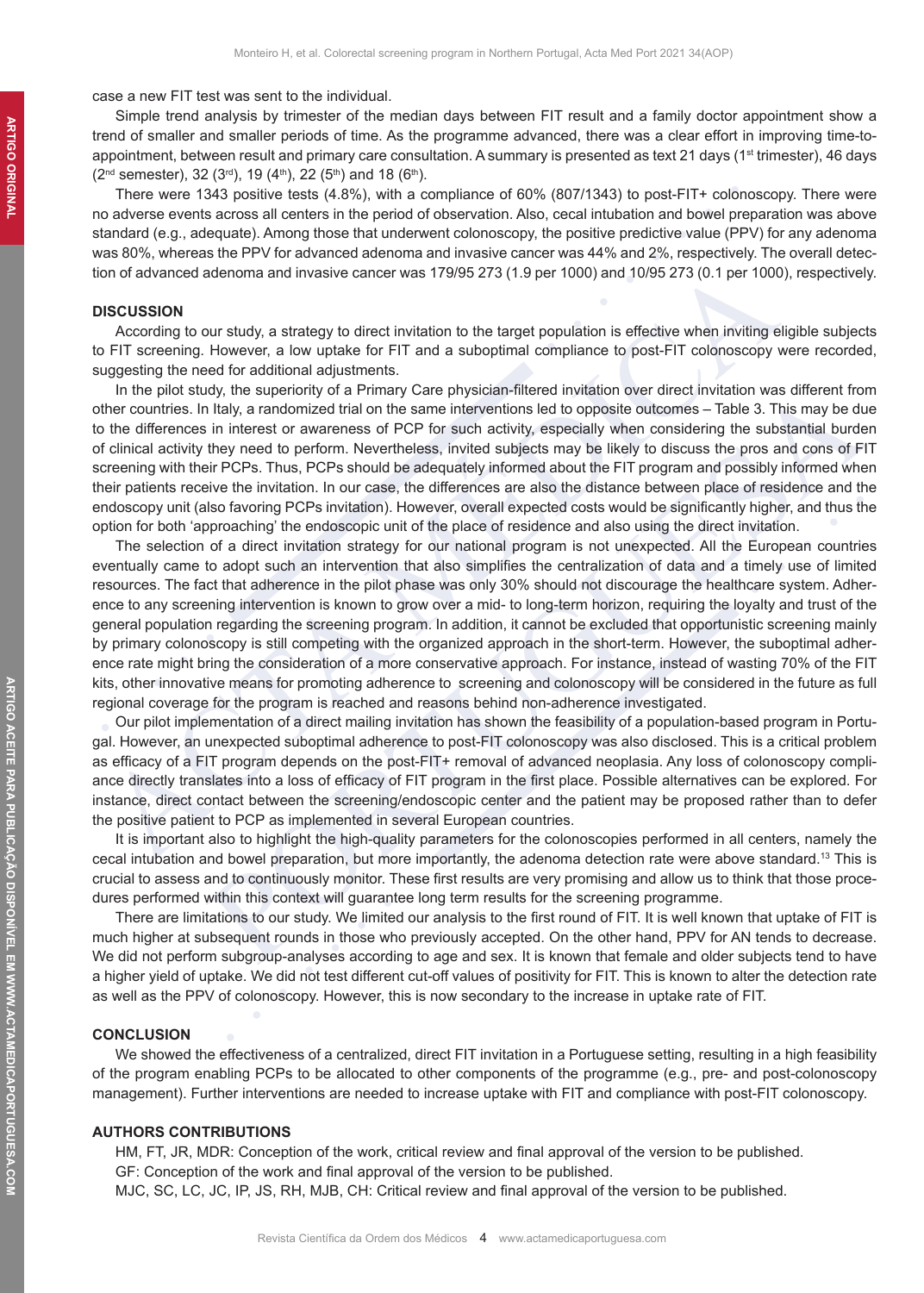ARTIGO ACEITE PARA PUBLICAÇÃO DISPONÍVEL EM WWW.ACTAMEDICAPORTUGUESA.COM

### **PROTECTION OF HUMANS AND ANIMALS**

The authors declare that the procedures were followed according to the regulations established by the Clinical Research and Ethics Committee and to the Helsinki Declaration of the World Medical Association updated in 2013.

### **DATA CONFIDENTIALITY**

The authors declare having followed the protocols in use at their working center regarding patients' data publication.

#### **COMPETING INTERESTS**

The authors have declared that no competing interests exist.

## **FUNDING SOURCES**

No financial support was received by any author.

#### **REFERENCES**

- 1. Bray F, Ferlay J, Soerjomataram I, Siegel R, Torre L, Jemal A. Global cancer statistics 2018: GLOBOCAN estimates of incidence and mortality worldwide for 36 cancers in 185 countries. CA Cancer J Clin. 2018;68:394–424.
- 2. Instituto Português de Oncologia do Porto. Registo Oncológico Regional do Norte, 2011. 2017 [accessed 2021 Jan 10]. Available from: http://www. roreno.com.pt.
- 3. Institute for Health Metrics and Evaluation. Portugal. Institute For Health Metrics and Evaluation. 2017 [accessed 2021 Jan 10]. Available from: http:// www.healthdata.org/portugal.
- 4. Organisation for Economic Co-operation and Development. Health at a Glance: Europe 2018. OECD; 2018 [accessed 2021 Jan 10]. Available from: https://www.oecd-ilibrary.org/social-issues-migration-health/health-at-a-glance-europe-2018\_health\_glance\_eur-2018-en.
- 5. Rex D, Boland C, Dominitz J, Giardiello F, Johnson D, Kaltenbach T, et al. Colorectal cancer screening: recommendations for physicians and patients from the U.S. Multi-Society Task Force on Colorectal Cancer. Am J Gastroenterol. 2017;112:1016–30.
- 6. Andermann A, Blancquaert I, Beauchamp S, Déry V. Revisiting Wilson and Jungner in the genomic age: a review of screening criteria over the past 40 years Public Health classics. Bull World Health Organ. 2008;86:317-9.
- 7. Zorzi M, Fedeli U, Schievano E, Bovo E, Guzzinati S, Baracco S, et al. Impact on colorectal cancer mortality of screening programmes based on the faecal immunochemical test. Gut. 2015;64:784–90.
- 8. European Colorectal Cancer Screening Guidelines Working Group, von Karsa L, Patnick J, Segnan N, Atkin W, Halloran S, et al. European guidelines for quality assurance in colorectal cancer screening and diagnosis: overview and introduction to the full supplement publication. Endoscopy. 2012;45:51–9.
- 9. Salas Trejo D, Portillo Villares I, Espinàs Piñol J, Ibáñez Cabanell J, Vanaclocha Espí M, Pérez Riquelme F, et al. Implementation of colorectal cancer screening in Spain. Eur J Cancer Prev. 2017;26:17–26.
- 10. Areia M, Lorenzo F, Hassan C, Dekker E, Dias Pereira A, Dinis-Ribeiro M. Cost-utility analysis of colonoscopy or faecal immunochemical test for population-based organised colorectal cancer screening. United Eur Gastroenterol J. 2019;7:105-13.
- 11. Portugal. Despacho 4771-A/2016. Diário da Republica. 1º Suplemento, II Série, n.º 68 (2016/04/07). p.11710-2.
- 12. Robertson D, Lee J, Boland C, Dominitz J, Giardiello F, Johnson D, et al. Recommendations on fecal immunochemical testing to screen for colorectal neoplasia: a consensus statement by the US Multi-Society Task Force on colorectal cancer. Gastrointest Endosc. 2017;85:2-21.e3.
- 13. Kaminski M, Thomas-Gibson S, Bugajski M, Bretthauer M, Rees C, Dekker E, et al. Performance measures for lower gastrointestinal endoscopy: a European Society of Gastrointestinal Endoscopy (ESGE) Quality Improvement Initiative. Endoscopy. 2017;49:1-20.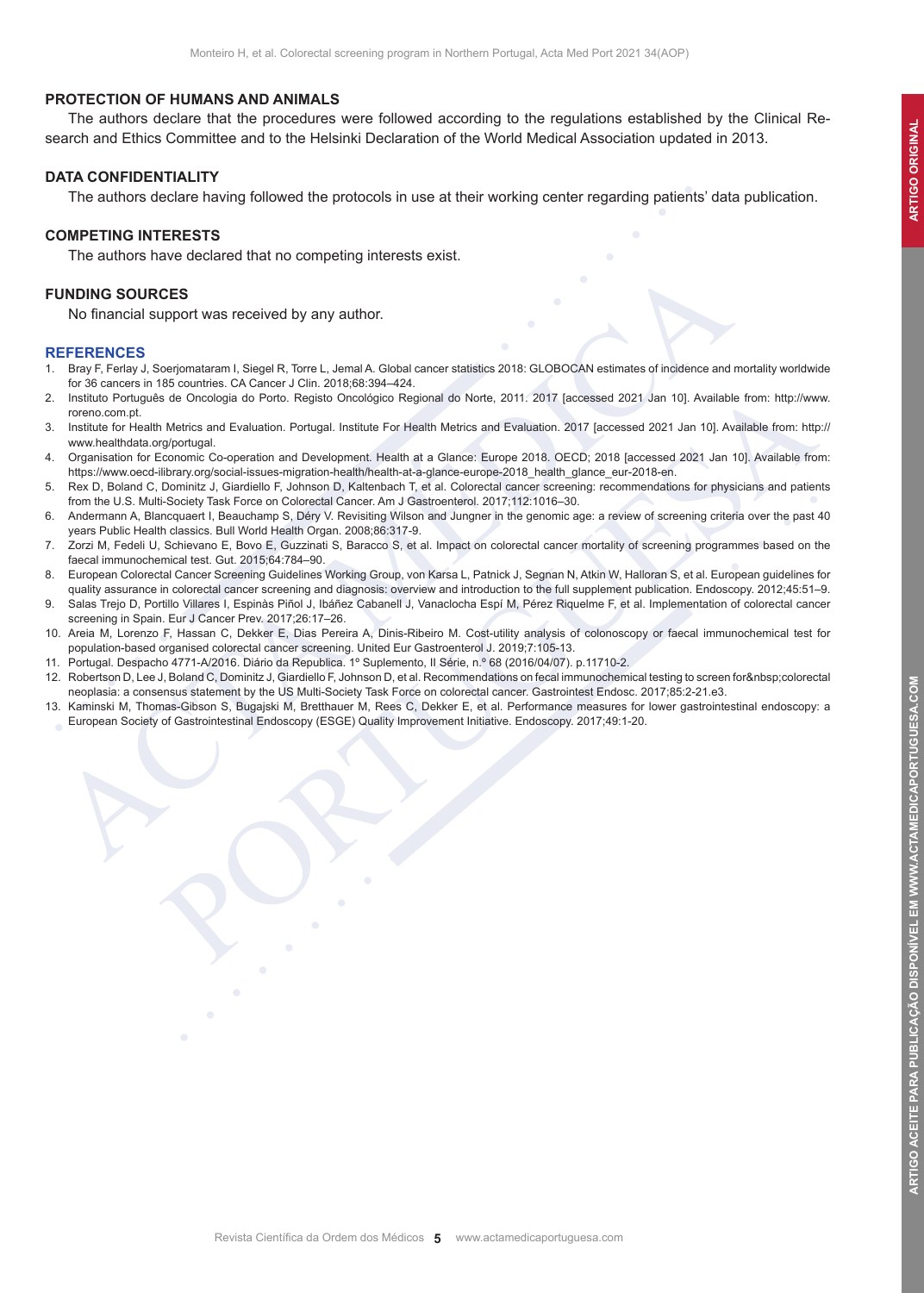

Figure 1 – Algorithm for the pilot study. After assessment the invitation by letter was decided.